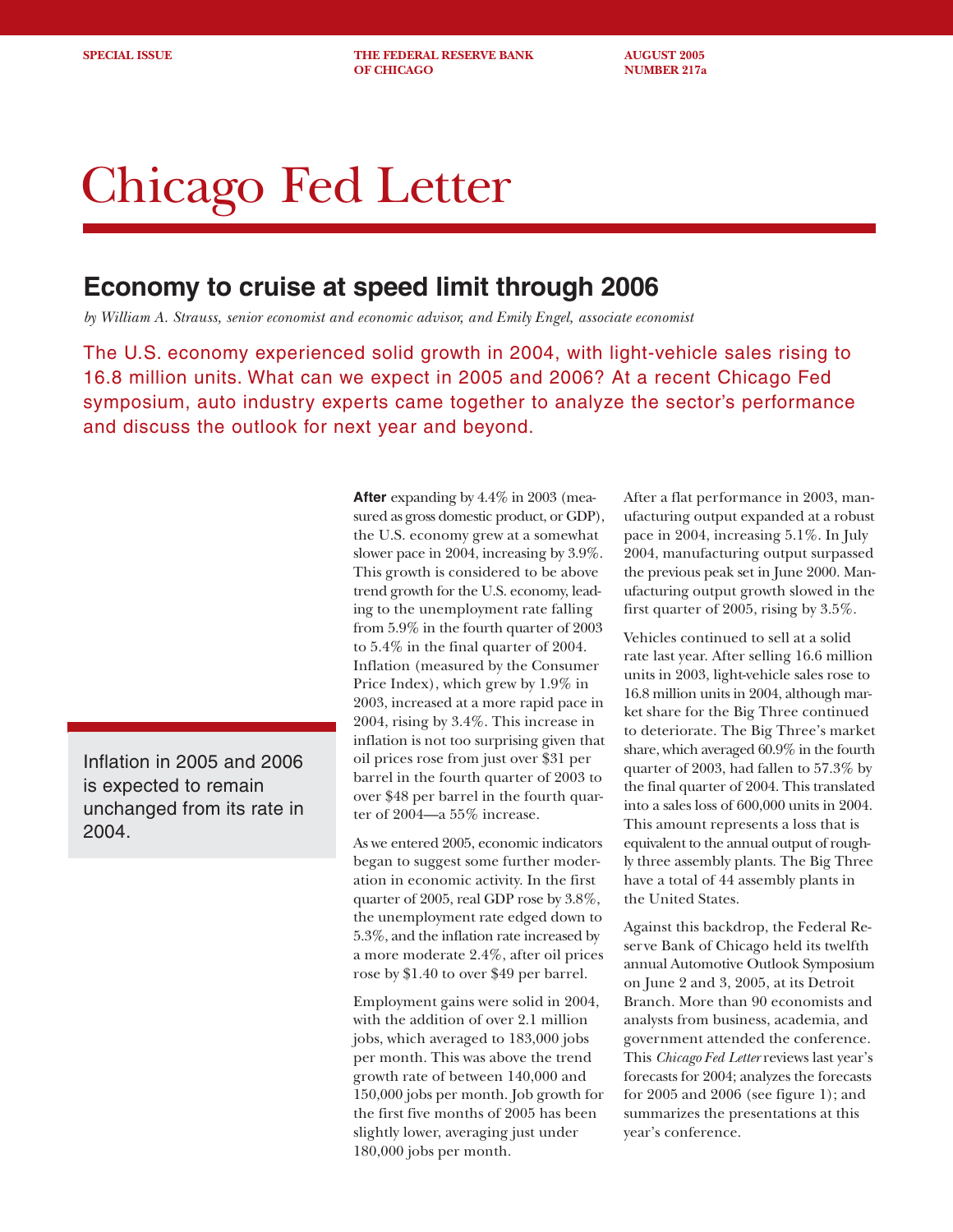Last year's participants forecasted economic growth components based upon an annual number—the mean for the year. This year's comparisons are based upon annual results. (That is, this year's forecast approach looks at growth on a fourth quarter over fourth quarter basis, more appropriately reflecting activity for that given year.) At the 2004 Automotive Outlook Symposium, participants were anticipating that the economy in 2004 would expand at a 4.5% rate, virtually in line with the 4.4% GDP growth

were predicted to come in at 16.8 million units, exactly matching actual sales. However, when it came to forecasting the housing sector, this group did not do as well. While housing starts were expected to ease to 1.83 million units in 2004, housing starts actually soared to 1.95 million units.

The forecasts for 2005 and 2006 are for growth to moderate in almost every sector but still expand at a rate regarded as close to trend. Real GDP is anticipated to rise by 3.2% this year and by 3.3% in

> 2006. Being so close to trend growth, the pace over the forecast horizon is expected to lead to very little change in the unemployment rate from current levels; over the next year and a half, it should average around 5.2%. Inflation in 2005 and 2006 is expected to remain unchanged from its rate in 2004, 2.7%. Oil prices are predicted to average \$49 per barrel in the final quarter of this year and edge down to just over \$47 by the end of 2006. Personal consumption expenditures are forecasted to ease down from 3.8% in 2004 to 3.3% in both 2005 and 2006.

#### **1. Median forecast of GDP and related items**

|                                                                 | 2004     | 2005       | 2006       |
|-----------------------------------------------------------------|----------|------------|------------|
|                                                                 | (Actual) | (Forecast) | (Forecast) |
|                                                                 |          |            |            |
| Real gross domestic product <sup>1</sup>                        | 4.4      | 3.2        | 3.3        |
| Real personal consumption expenditures <sup>1</sup>             | 3.8      | 3.3        | 3.3        |
| Real business fixed investment <sup>1</sup>                     | 10.6     | 71         | 6.8        |
| Change in private inventories <sup>2</sup>                      | 45.7     | 56.0       | 55.0       |
| Net exports of goods and services <sup>2</sup>                  | $-583.7$ | $-654.7$   | $-629.4$   |
| Real government consumption                                     |          |            |            |
| expenditures and gross investment <sup>1</sup>                  | 1.9      | 1.8        | 1.9        |
| Industrial production <sup>1</sup>                              | 41       | 3.5        | 3.7        |
| Car & light truck sales (millions of units) $3$                 | 16.8     | 16.7       | 16.8       |
| Housing starts (millions of units) <sup>3</sup>                 | 1.95     | 2.00       | 1.84       |
| Unemployment rate <sup>4</sup>                                  | 5.5      | 5.2        | 5.2        |
| Consumer Price Index <sup>1</sup>                               | 2.7      | 2.7        | 2.7        |
| 1-year Treasury rate (constant maturity) <sup>4</sup>           | 1.89     | 3.80       | 4 4 5      |
| 10-year Treasury rate (constant maturity) <sup>4</sup>          | 4.27     | 4.90       | 5.21       |
| J. P. Morgan Trade Weighted Dollar Index <sup>1</sup>           | $-5.0$   | $-0.7$     | $-0.1$     |
| Oil price (dollars per barrel of                                |          |            |            |
| West Texas Intermediate)                                        | 41.44    | 49.00      | 47.22      |
| <sup>1</sup> Fourth quarter over fourth quarter percent change. |          |            |            |
| <sup>2</sup> Billions of chained (2000) dollars.                |          |            |            |
| <sup>3</sup> Fourth quarter average.                            |          |            |            |
| 4D <sub>exconst</sub>                                           |          |            |            |

4 Percent.

SOURCES: Actual data from Haver Analytics; median forecasts from Automotive Outlook Symposium participants.

that did occur. With an accurate economic growth forecast, they were also quite close in their forecast for the unemployment rate. They expected that the unemployment rate would fall to average 5.6%, slightly above the 5.5% rate that unemployment averaged in 2004. Inflation was predicted to average 2.4%, lower than the 2.7% inflation rate actually recorded. This higher actual result was in part due to a tamer outlook for oil prices in 2004. Last year forecasters expected oil prices to average \$35.90 per barrel in 2004, but oil prices ended up averaging over \$41. Light-vehicle sales

Light-vehicle sales are expected to remain steady, with sales edging down to 16.7 million units this year and then edging back up to 16.8 million units next year. Business fixed investment growth is predicted to rise at a strong pace but to moderate over the next two years. After rising 10.6% in 2004, business fixed investment is expected to increase 7.1% in 2005 and 6.8% in 2006. Industrial production is forecasted to increase at a slightly faster rate than GDP growth, rising 3.5% this year and 3.7% next year. With this increased pace, business inventory increases are expected to rise

to a level that is slightly higher than in the past several years.

The housing sector is expected to take a step back over the next year and a half. With long-term interest rates forecasted to increase by 63 basis points in 2005 and by an additional 31 basis points in 2006, housing starts will rise slightly in 2005 to 2.00 million units and then decline to a level of 1.84 million units in 2006. After rising by 9.7% in 2004, residential investment is expected to rise 1.0% this year and then decline 2.1% in 2006.

The dollar's value has been declining over the past three years. The dollar is predicted to decline slightly this year by 0.7% and remain unchanged in 2006. The trade deficit is predicted to worsen in 2005 and then show some slight improvement next year.

#### **Auto sector outlook**

Ellen Hughes-Cromwick, the director and chief economist for Ford Motor Company, delivered the outlook for 2005–06 light-vehicle sales. There were three main topics for her presentation: the fundamentals for vehicle buying from the demand side; the relationship between housing and autos; and the trend in the vehicle stock and scrappage rates. While gas prices may discourage many potential automotive buyers, Hughes-Cromwick argued that the positive factors to buying a new vehicle outweigh this negative factor. Income growth is strong, above 3%, and interest rates are low, which make purchasing a car more realistic. Additionally, the new base vehicle prices are decreasing, and therefore, new vehicles are more affordable for the average buyer. In recent years, the housing and auto markets have been moving independently. Hughes-Cromwick saw their decoupling as a positive occurrence because auto sector pricing has been stable, while housing market costs have been increasing substantially. Housing expenditures are now taking up a greater share of GDP than vehicle spending. Within the framework of the whole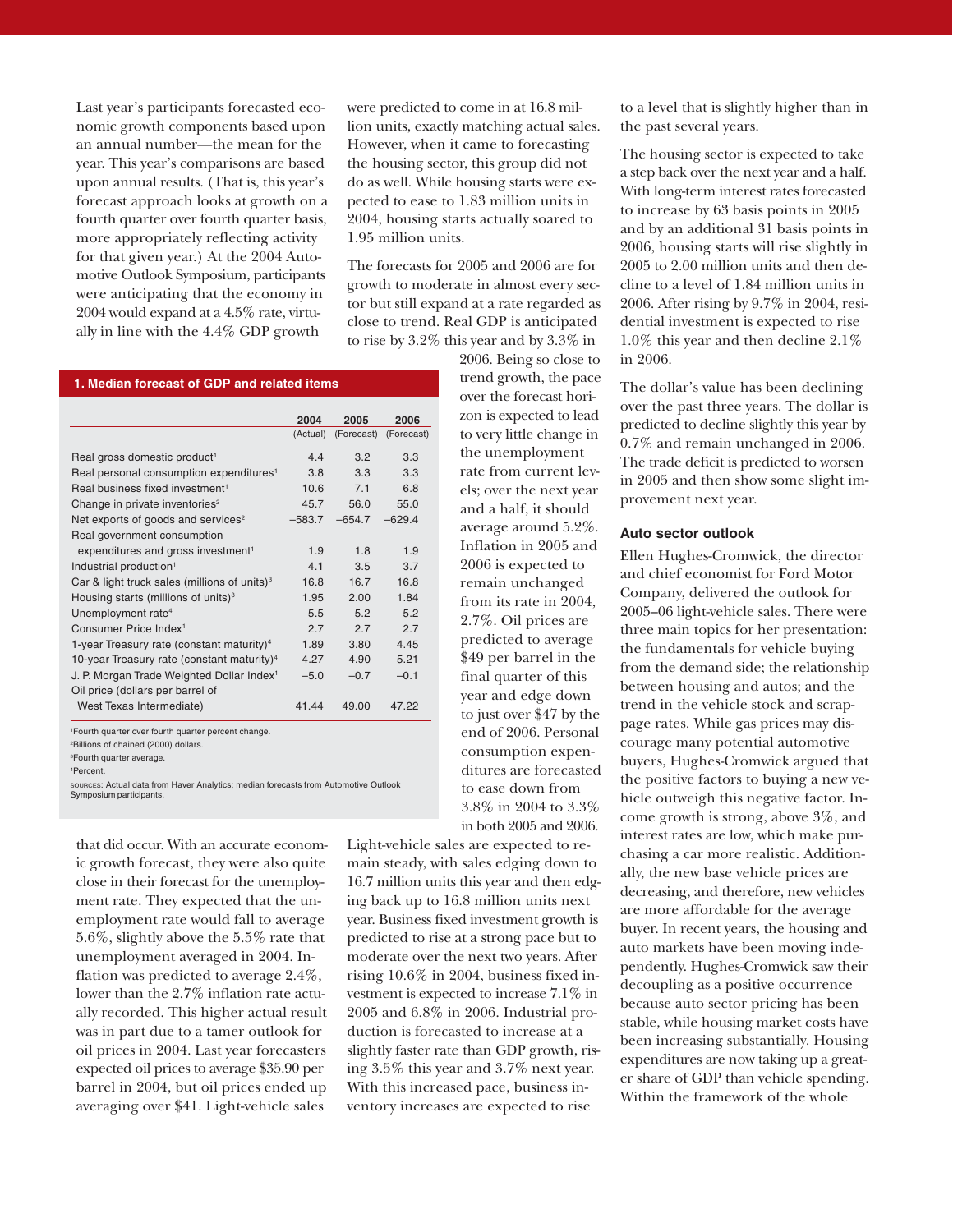economy, vehicle spending did not shift considerably. This is evidenced by the fact that the vehicle market did not respond to the interest rate declines, whereas the housing market did. In addition, the United States vehicle stock

high, sales of truck-based sports utility vehicles (SUVs) are not doing as well as they have in the past. However, large cars and cross-over utility vehicles (CUVs utility vehicles built on passenger car platforms) increased 14% and 18%,

### Oil prices are predicted to average \$49 in the final quarter of this year and edge down to just over \$47 at the end of 2006.

growth and scrappage rates are edging downward. The scrappage rates are lower in part because vehicles are lasting longer than they have in the past.

Opening with the statement, "Transportation is the industry that drives the economy," Ken Vieth, co-principal for the Americas Commercial Transportation Research Company, presented the heavy truck industry outlook. Historically, there has been a strong correlation between the economy and the demand for truckers. Currently, there are enough trucks to keep up with the demand, but there are not enough drivers. Truck drivers are driving more miles and making more money than they have in the past because they are now being paid by the shipper on their way to pick up their freight when their trucks are empty. This has not been the case in the past. However, the heavy truck industry is not without its challenges. There were new emission standards implemented in 2002, and there will be more in 2007. These regulations add to the cost of purchasing and operating trucks. They also impose a cyclical process when it comes to buying trucks. There will be more trucks sold before the prices rise approximately \$6,000 per vehicle in 2007; a similar thing happened before the October 2002 regulations were introduced. This, for the most part, guarantees that commercial vehicle sales will be strong through 2006.

The next speaker, Paul Taylor, the chief economist at the National Automobile Dealers Association, talked about the sales outlook from the dealers' perspective. With gas prices being consistently

respectively, in 2004. Year to date, as of April, these two types of vehicles, large cars and CUVs, are up 33% and 13.2%, respectively, while truck-based SUVs are down 15.1% during the same period. The fluctuation in the vehicle market has been partially due to automakers offering and then withholding incentives. When incentives were available, vehicle sales increased, whereas when incentives were not given, vehicles did not sell as rapidly. Consumers want the newest cars they can get, and if the base price is lower, then they can add more amenities to their cars. Despite the fluctuation, the vehicle number per household has been increasing steadily since 2002. This is a positive pattern, but some of these cars are merely hobby cars or collectibles. Still, dealers seem to be optimistic about the future, especially for the pre-certified used car market. Taylor noted that approximately 94% of all dealerships have a website. Many of these were introduced in 2000 to sell cars, but since then, they have been used more for financing and servicing vehicles than for the actual buying. While the Internet has not been advantageous to car dealerships for selling cars, it has made buyers more informed about vehicles and options.

Finally, Thomas Klier, senior economist at the Federal Reserve Bank of Chicago, and James Rubenstein, a professor at Miami University, Ohio, gave a presentation on the impact of geography on the auto parts supplier industry. In 2004, the U.S. auto parts supplier industry had four times as many employees as the auto assembler industry. These

740,000 workers are highly clustered in the heart of the industry (around Detroit). While for now, many auto parts suppliers remain close to the heart of the auto industry, they appear to be moving slightly farther away. Auto body parts, which include sheet metal to plastic trim, are mostly made within a day's drive (approximately 450 miles) from Detroit. A quarter are made in plants that are less than 91 miles away, half are made less than 203 miles away, and three-quarters are made less than 486 miles away. However, each of the remaining parts is made at a greater distance from the automotive heartland. The parts made next closest to Detroit are drivetrain parts, followed closely by engine parts. And then, air and fluid handling parts, interior parts, and chassis parts are made successively farther away from the hub of the industry. Electrical parts are produced close to Detroit, but they are also made in Mexico, which is over 1,500 miles away from the automakers. With this shift to the south by suppliers, assembly plants are also starting to move southward. Before 1990, most assembly plants in the United States were in proximity to Detroit.

Michael H. Moskow, *President;* Charles L. Evans, *Senior Vice President and Director of Research;* Douglas Evanoff, *Vice President, financial studies;* David Marshall, *Vice President, macroeconomic policy research;* Richard Porter, *Senior Policy Advisor, payment studies;* Daniel Sullivan*, Vice President, microeconomic policy research;* William Testa, *Vice President, regional programs and Economics Editor;* Helen O'D. Koshy, Kathryn Moran, and Han Y. Choi, *Editors*; Rita Molloy and Julia Baker, *Production Editors.*

*Chicago Fed Letter* is published monthly by the Research Department of the Federal Reserve Bank of Chicago. The views expressed are the authors' and are not necessarily those of the Federal Reserve Bank of Chicago or the Federal Reserve System.

© 2005 Federal Reserve Bank of Chicago *Chicago Fed Letter* articles may be reproduced in whole or in part, provided the articles are not reproduced or distributed for commercial gain and provided the source is appropriately credited. Prior written permission must be obtained for any other reproduction, distribution, republication, or creation of derivative works of *Chicago Fed Letter* articles. To request permission, please contact Helen Koshy, senior editor, at 312-322-5830 or email Helen.Koshy@chi.frb.org. *Chicago Fed Letter* and other Bank publications are available on the Bank's website at www.chicagofed.org.

ISSN 0895-0164